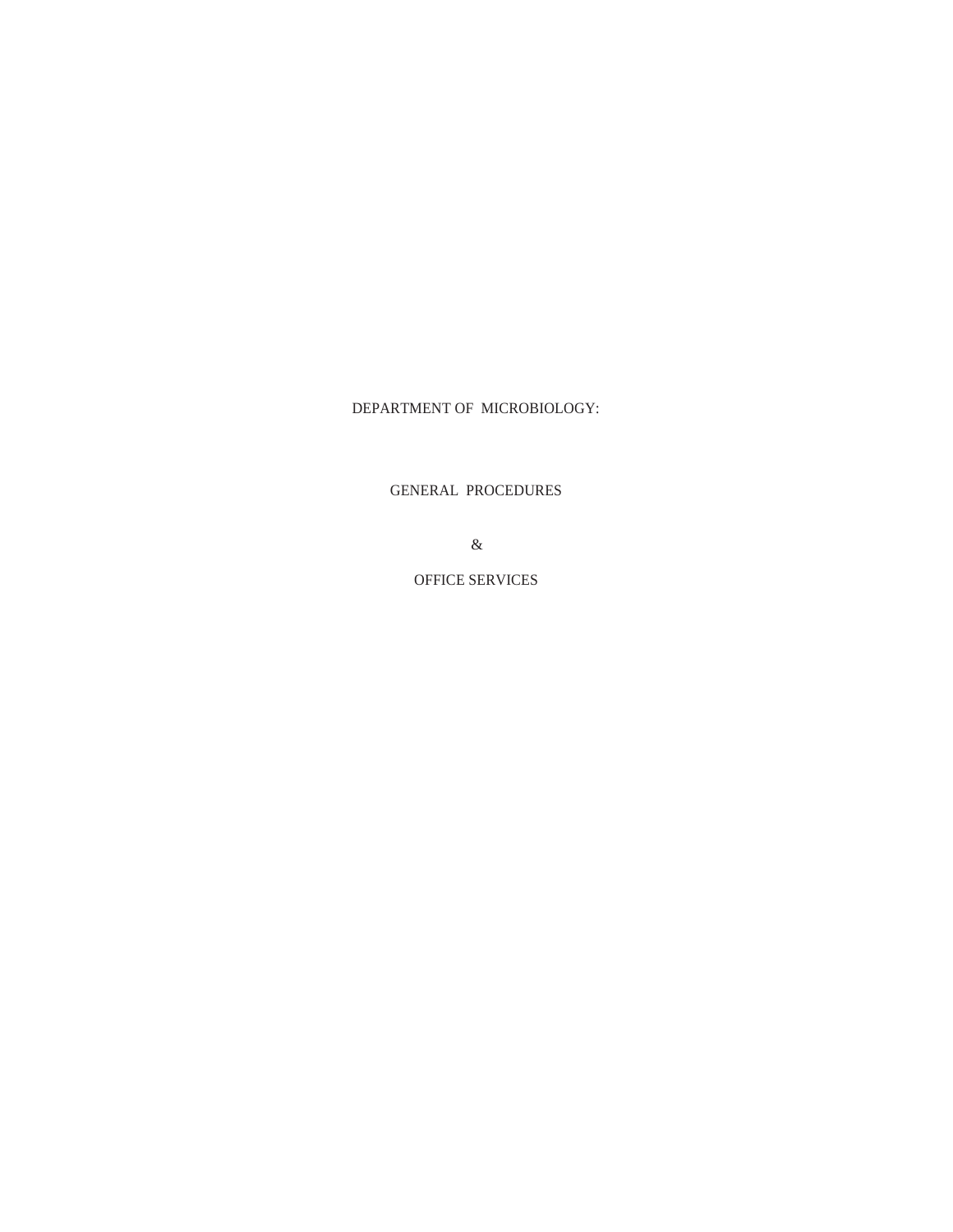# A. OFFICE SERVICES

The following equipment is available for use through the Department Office: photocopier, shredder, typewriter, and fax machine.

The photocopier in 105 BioSci may be used by graduate students to make copies of articles not available online for educational and research purposes. Please be certain that copies you make from books, journals, etc. do not infringe on Copyright laws. The photocopier is not for personal use.

Copies of draft dissertations and theses submitted for faculty review may be made but the preparation and submission of the required number of copies of the final Thesis or Dissertation is the responsibility of the student. Instructions concerning the typing, form, and mechanics of preparation are available at the Graduate School. Thesis and dissertation fees are assessed for binding and, in the case of the Ph.D. degree, for microfilming, but not for replication of copies. The Department of Microbiology does not pay for duplicating theses or dissertations. Expenses of thesis preparation may be covered by funds from an advisor's research grant.

The Department's projectors are available in the Departmental office, 105 BioSci.

The Department has two conference rooms that can be reserved for meetings: 368 BioSci and 916 Riffe Building. Please make your reservation in the scheduling books in the Department Office. The Department also has access to 144 BioSci, but you will need to request to reserve the room through the Department Office. Rooms 484 and Aronoff 202, can be scheduled as meeting rooms via the sign-up sheets/white boards posted outside these rooms.

## B. OFFICE SUPPLIES

Office supplies such as: pads of paper, paper clips, rubber bands, etc., are available in the Department Office (105 Biological Sciences Building) for use in teaching Microbiology courses. Office Supplies for research group use are purchased by the research group, not the department.

## C. AUTOCLAVES AND HOT OVENS

The autoclaves in 415 Bio Sci, 524 Bio Sci, 718 Riffe and 918 Riffe are for research use. Procedures for their use are covered on page 1 in the Operating Procedures for the Media Laboratory and Glassware Facility. Please read them carefully.

The autoclaves located in the third floor teaching laboratories are for class materials only

A hot air oven is located under hood in Room 411 of the Bio Sci Building.

#### D. COLD ROOMS

There are nine walk-in cold rooms in the Department. Those in Riffe are assigned to individual research groups. Rooms 313 and 331 Bio Sci are used for course related materials. Room 456 Bio Sci is a common use room.

Materials placed in a common use cold room must be labeled with the owner's name, date and room number. Biological and chemical hazards should also be labeled with appropriate warning labels. Instructions posted on the cold room doors are strictly enforced.

Should a cold room malfunction and the alarm sound, contact Jeff Jahnes, 308 Bio Sci (2-3490). If he cannot be located, try to notify the owners of the materials in the cold room, and email Jeff at [jahnes.2@osu.edu.](mailto:jahnes.2@osu.edu.)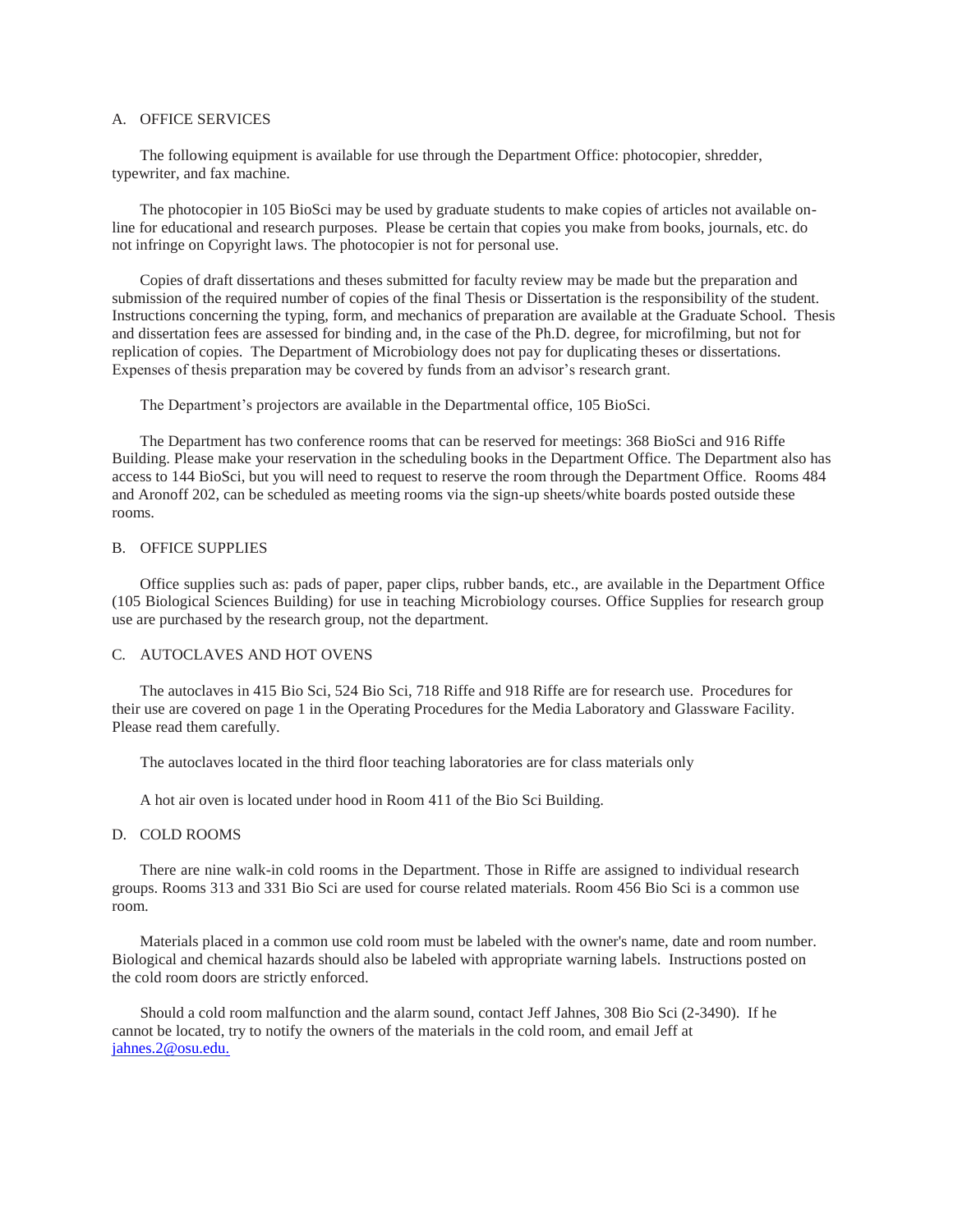## E. INCUBATOR ROOMS

There is a 37°C (room 309) walk-in incubator located on the 3rd floor of the Bio Sci Building.

All are welcome to use these incubator rooms, but microbiology course materials have priority in using the incubator rooms on the 3rd floor. If there are any questions or concerns regarding use of the incubator rooms on the 3rd floor, contact the Department staff in room 305 at (2-4439).

There are instructions posted on the doors of each incubator room regarding use and, most importantly, labeling. These instructions are strictly enforced. Please note that UNLABELED MATERIALS found in an incubator rooms WILL BE DISCARDED!!

#### F. BIOLOGICAL MATERIALS

Biological materials used for teaching are ordered by the faculty member supervising the course. Biological materials used in research are ordered by the advisor or designee.

## G. MAIL

Each student has a mailbox in 105 Bio Sci. Please check your mailbox regularly for messages, notices of meetings, seminars, etc. There are mail trays available in the office for deposit of outgoing U.S., metered, and Campus mail. To guarantee same-day pick-up, UPS and FedEx items need to be in the office with all the necessary paperwork completed by 2:30 pm. Attempts will be made to have late items picked up the same day, or they may be taken to a drop-off location (the closest is at Staples in Lennox Center; hazardous materials, including those containing dry ice, must be taken to a FedEx-staffed location). International shipments (other than paper letters and documents) and hazardous materials shipped domestically or internationally require additional forms.

Other mailing services available on campus include UPS and a full-service post office. The Department Office has information about pickups and deliveries using these services.

#### H. DEPARTMENT EQUIPMENT

#### 1. Equipment Malfunctions

Please report equipment malfunctions to Jeff Jahnes, 308 Bio Sci (2-3490). He will determine and implement the necessary repair procedures. Equipment manuals should be made available.

## 2. Service Tours

Jeff visits every research lab at least once each semester to undertake maintenance procedures such as lubrication, oil changes, adjustments and calibrations, etc. He also inspects the labs for safety issues, building problems and equipment abuse.

#### 3. Inventory

Jeff is the Equipment Coordinator for the Department of Microbiology. He is responsible for status and location of all Departmental equipment purchased at a cost of over \$5000. He can assist in instruction in the use of equipment and will assist in disposing of equipment.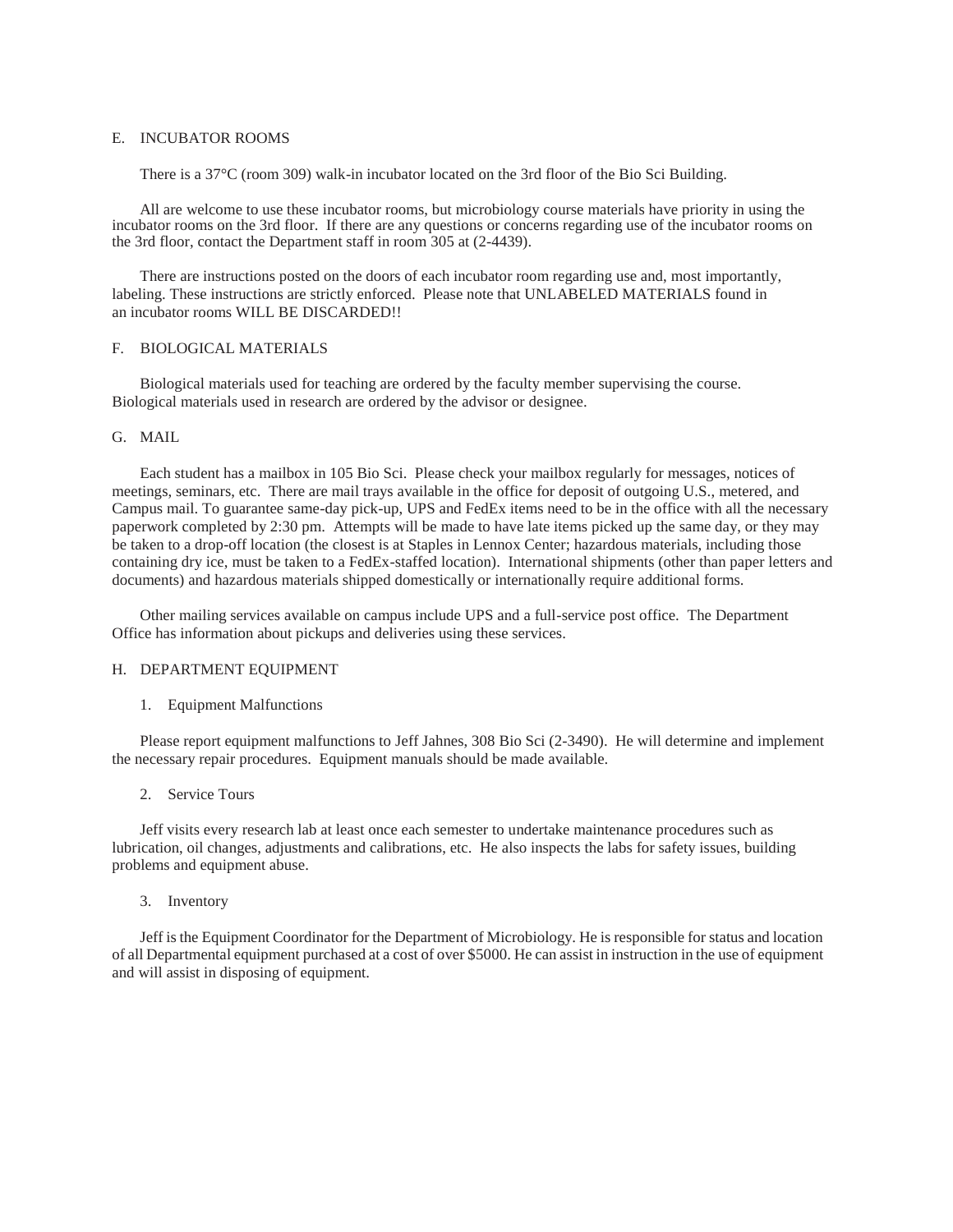# 4. Sinks

Most labs have epoxy resin (Durcom) sinks that crack if dry ice is placed in them. Replacement sinks cost \$500. Please keep this in mind when using dry ice.

# I. TELEPHONES AND FAXES

Laboratory and office telephones are for business use only. "PLUS" numbers are assigned to each Advisor that shall be used for all long-distance calls (including faxes). The Department pays a charge for every call made, and a listing of all calls made is provided to the Department Office every month. The fax machine number is: 614- 292-8120.

# J. BULLETIN BOARDS

There is a bulletin board inside the Department Office designated for graduate student issues. Seminar notices are hung in the BioSci and Riffe elevators and various bulletin boards in each building.

## K. SEMINARS

The Department sponsors weekly seminars (Wednesdays at 4:30 pm) by outside speakers who present research lectures and interact with members of the Department. Seminars are publicized in the department office and building elevators.

### L. PERSONAL INFORMATION

Please report any change in name, address, phone number, marital status, or Social Security Number to the Department Office, Tax Office, and to the Registrar's Office. Forms for this purpose are available online. If you do not receive an IRS Form W-2 in January, check with the Tax Office (292-2521). If you wish to make changes in your tax exemptions, obtain a tax card from the Tax Office.

#### M. MICROBIAL CULTURE COLLECTION AND CULTURE LABORATORY

The Curators of the Culture Collection is Dan Zeigler. The Culture Laboratory is 556 Bio Sci. The purpose of the Culture Lab is to support research and teaching activities by providing cultures and providing a place for the deposition of cultures. Requests for cultures should be submitted to the Curator with sufficient advance notice. Use a 5" x 8" index card (available in the Culture Lab) with the following information:

- 1. Name of microorganism.
- 2. Date needed.
- 3. How the organism is to be used and the medium on which it is to be furnished (if the medium is important).
- 4. A complete description of the organism listing specifically all of the traits which must be manifested for the organism to serve its function.
	-
	- 5. A faculty signature.
	- 6. Signature of person submitting the request.

Cultures of each organism requested for class use will be supplied only once (in triplicate) during a quarter. Maintenance of the culture for use during the remainder of the quarter will be the responsibility of the instructor in charge of the course.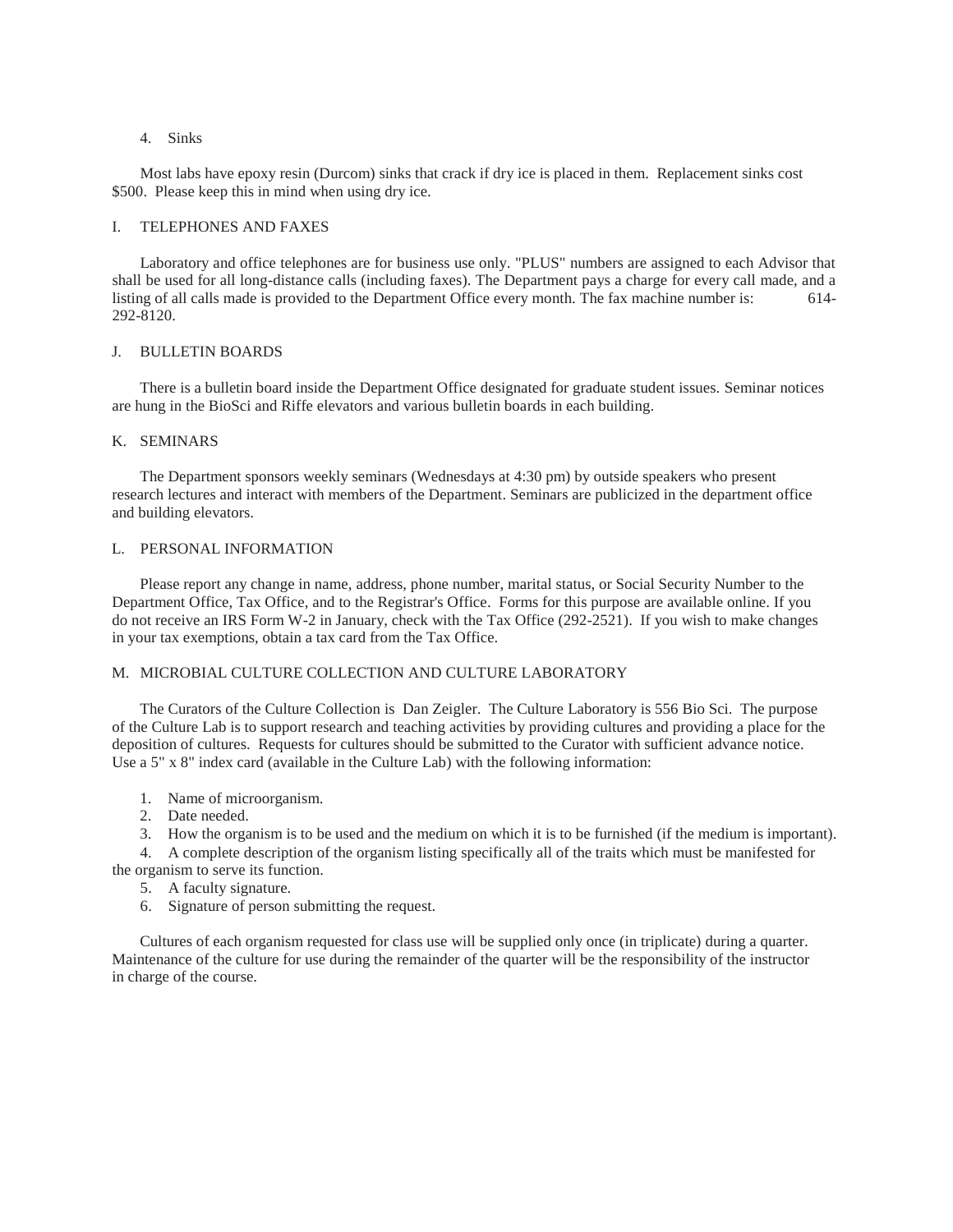# N. ID CARDS, PARKING PERMITS, AND E-MAIL ACCOUNTS

To obtain your OSU BUCK-ID card, check with the office staff to be certain that you have registered for classes and your fees have been paid. Then go to the ID Center, in the Ohio Union, to obtain your BUCK-ID card. The first card is free; replacement cards cost \$20.

Graduate Teaching and Research Associates are eligible for staff (B) parking permits, which can be payroll deducted each month. These can be purchased at Transportation and Parking Services, North Campus Gateway. You will find it beneficial to request a letter from the office staff indicating your status as a Microbiology Graduate Associate from the Department staff.

OSU web access and e-mail accounts are opened online at [https://my.osu.edu](https://my.osu.edu/)

# O. KEYS

An outside door key will be provided to each student by the Department Office. This key, CS01, will open the ground and parking level doors of both the Biological Sciences Building and Riffe Building. During the rotation period, the laboratory Advisor will provide the lab keys students will need. (After you leave your rotation lab you will need to return the key). When you join a lab permanently, request that the Department Office order a key for you to that lab. When your key is ready, you may pick it up at Key Control, 035 Central Services Building, 2003 Millikin Rd (292-5770).

Students working in the Riffe Building will also need an elevator key.